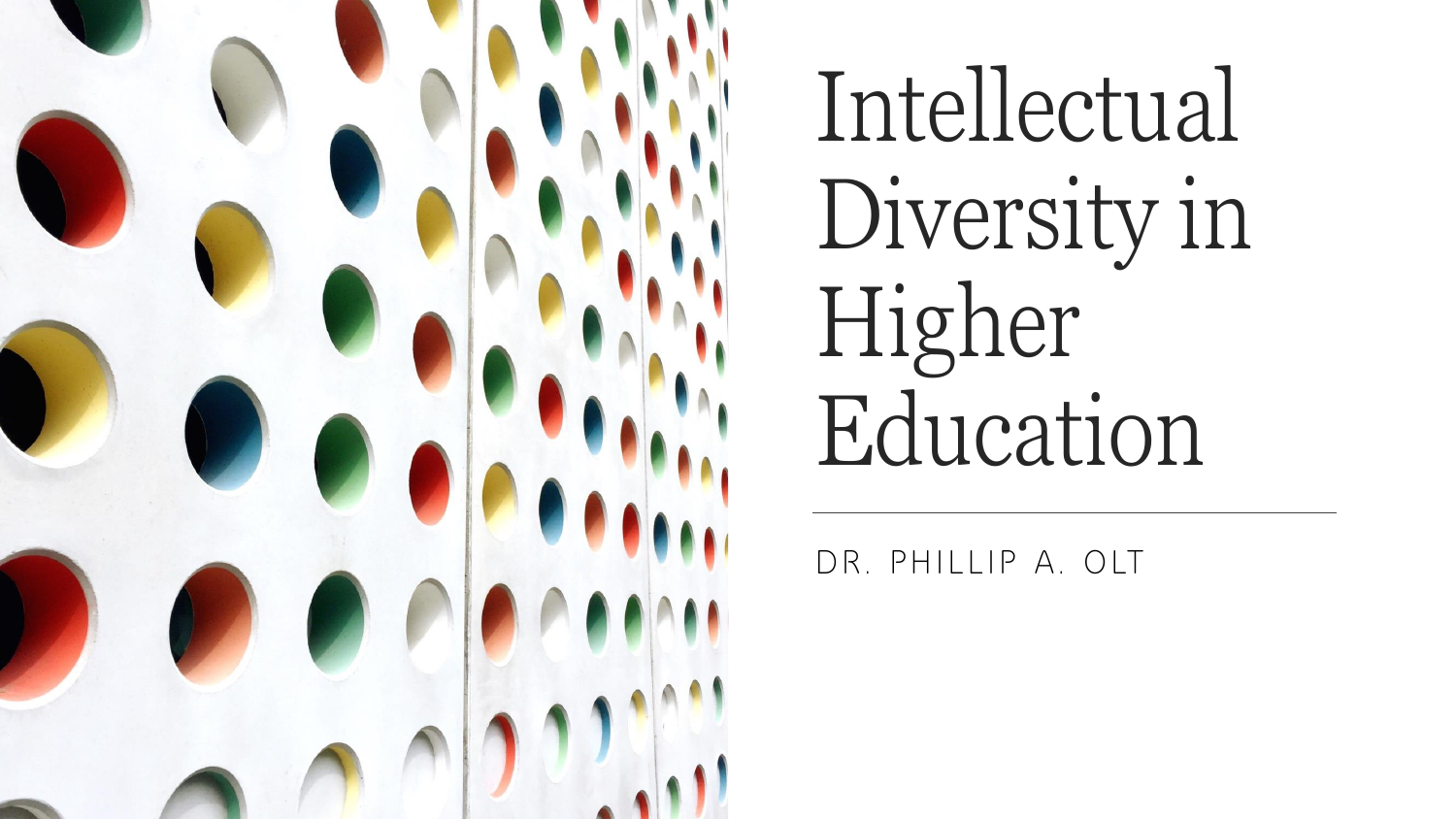"Intellectual pluralism and academic freedom are central principles of American higher education… Colleges and universities should welcome intellectual pluralism and the free exchange of ideas. Such a commitment will inevitably encourage debate over complex and difficult issues about which individuals will disagree. Such discussions should be held in an environment characterized by openness, tolerance and civility… Academic decisions including grades should be based solely on considerations that are intellectually relevant to the subject matter under consideration. Neither students nor faculty should be disadvantaged or evaluated on the basis of their political opinions."

(American Council on Education, joined by 28 other organizations)

<https://www.acenet.edu/Documents/Statement-on-Academic-Rights-and-Responsibilities-2005.pdf>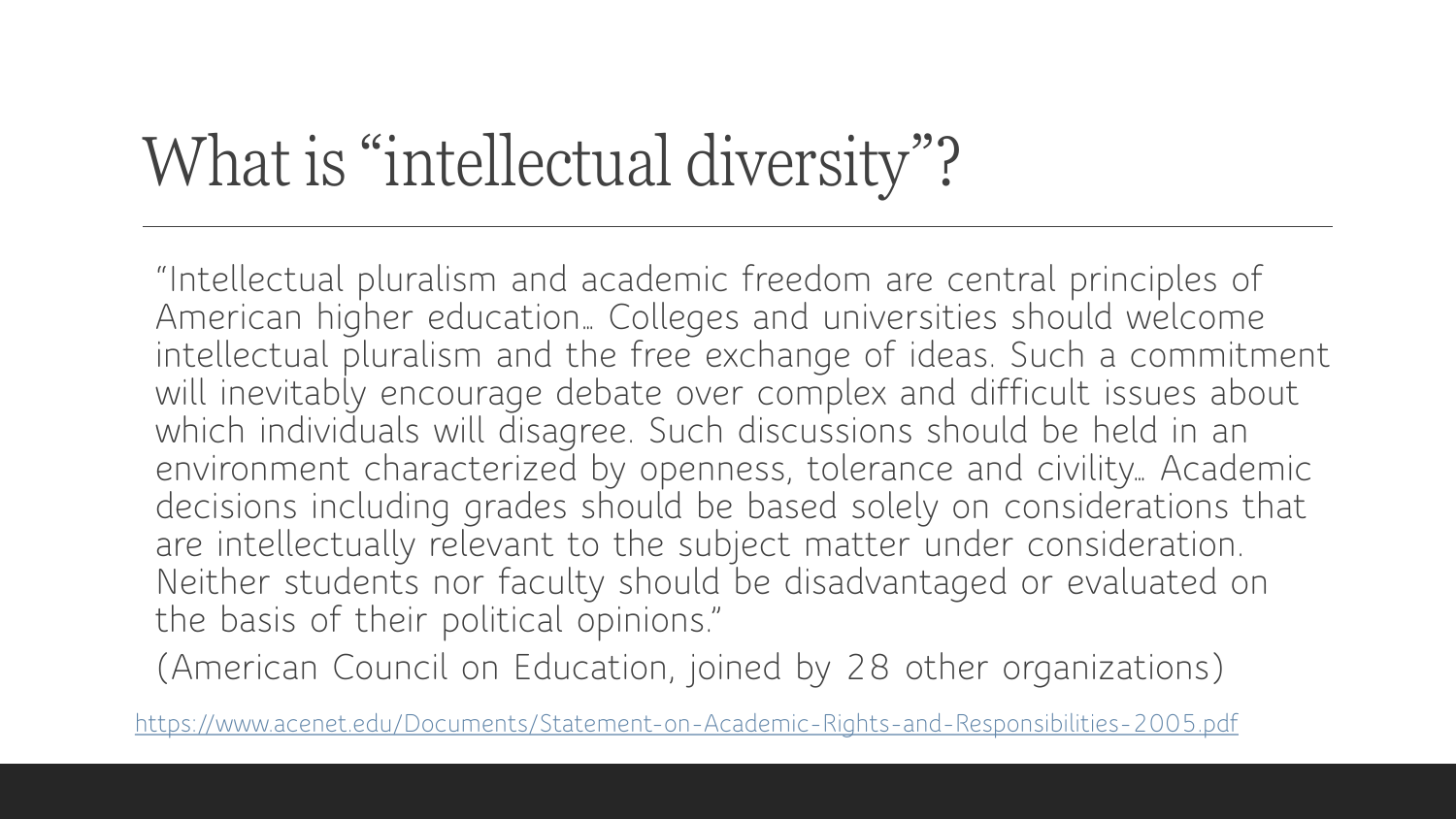"a multiplicity of ideas" that "in the college setting, is the foundation of a learning environment that exposes students to a variety of political, ideological, and other perspectives" (American Council of Trustees & Alumni)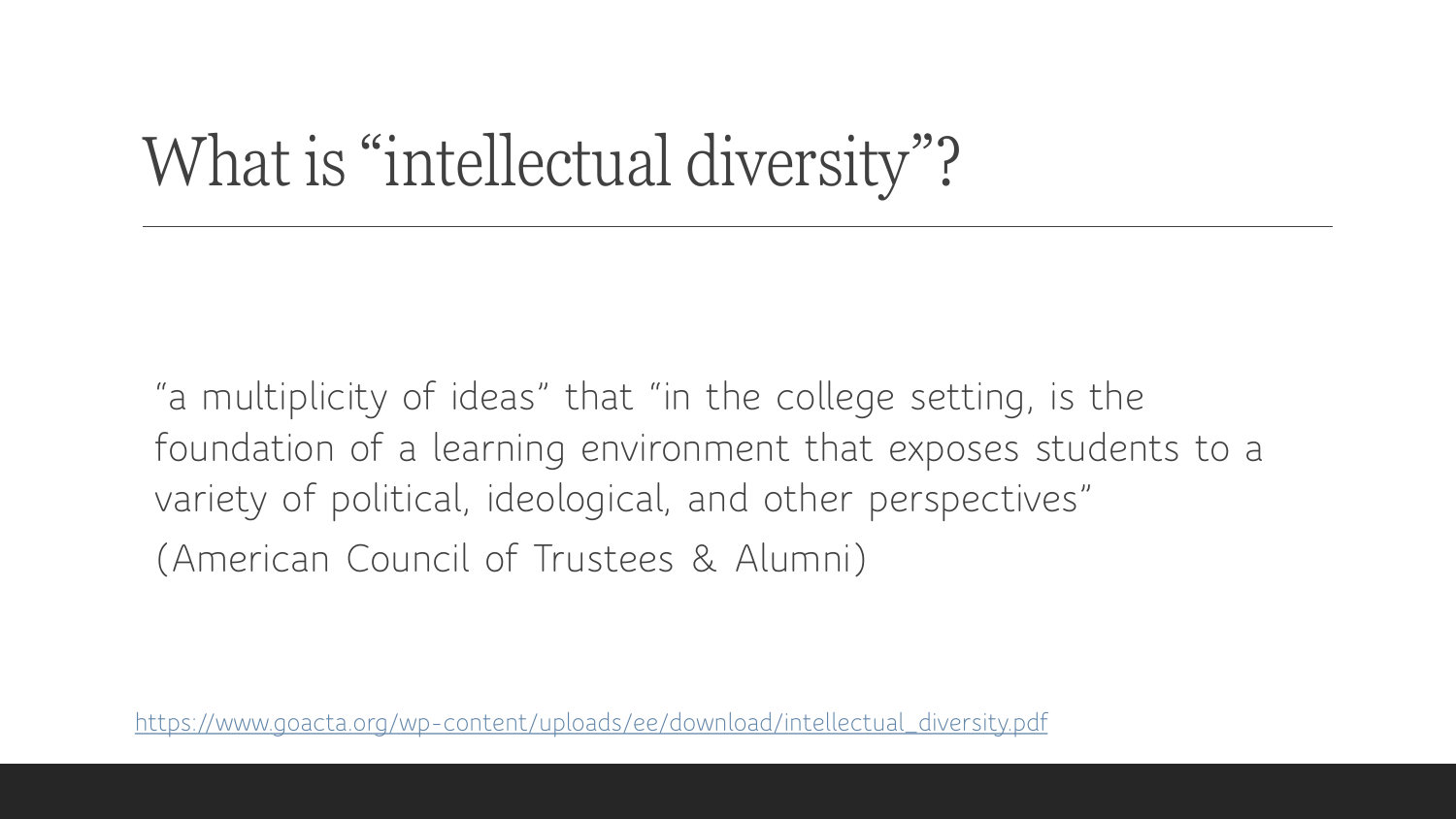"Viewpoint diversity exists when members of a group or community approach problems or questions from a range of perspectives. When a community is marked by intellectual humility, empathy, trust, and curiosity, viewpoint diversity gives rise to engaged and respectful debate, constructive disagreement, and shared progress towards truth."

(Heterodox Academy)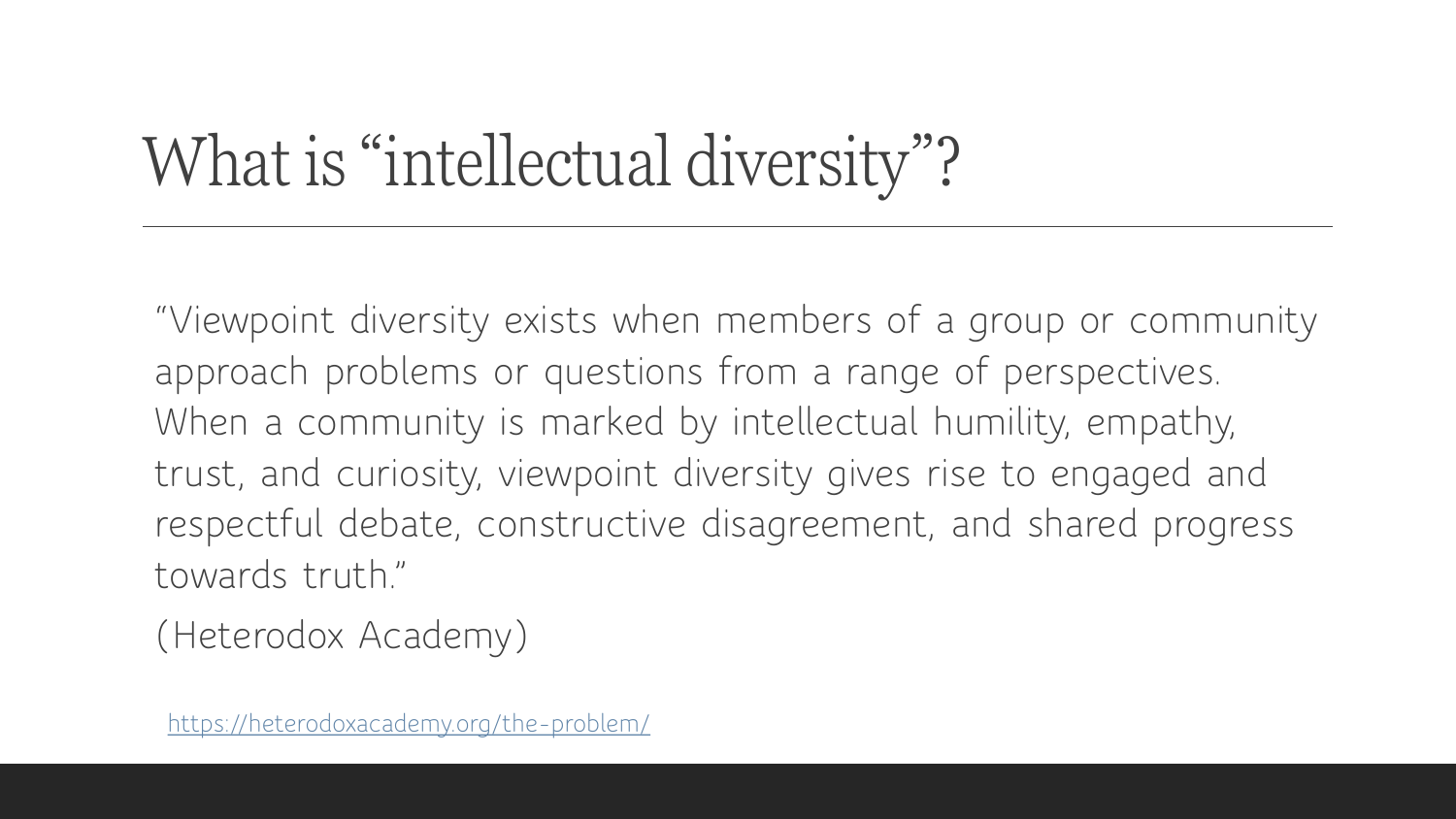Intellectual diversity is the plurality of ways of thinking about various subjects, topics, and issues.

Though there may be some correlations, this is different than demographic diversity (race, class, gender, etc.).

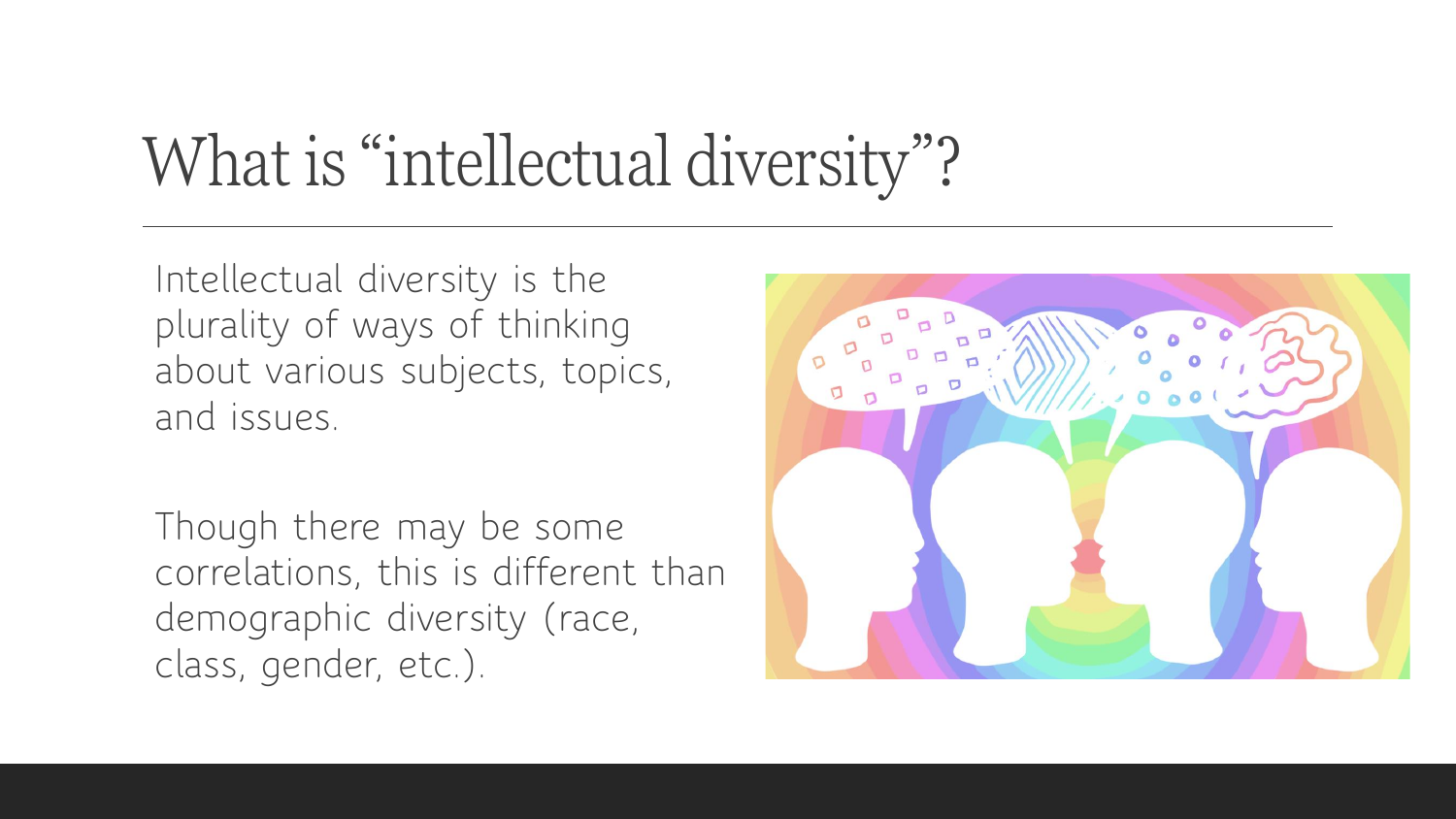# What are common axes of intellectual diversity in higher education?

- Political belief
- Religion
- ◦Ontology / epistemology
- Theoretical frameworks
- Research methodology

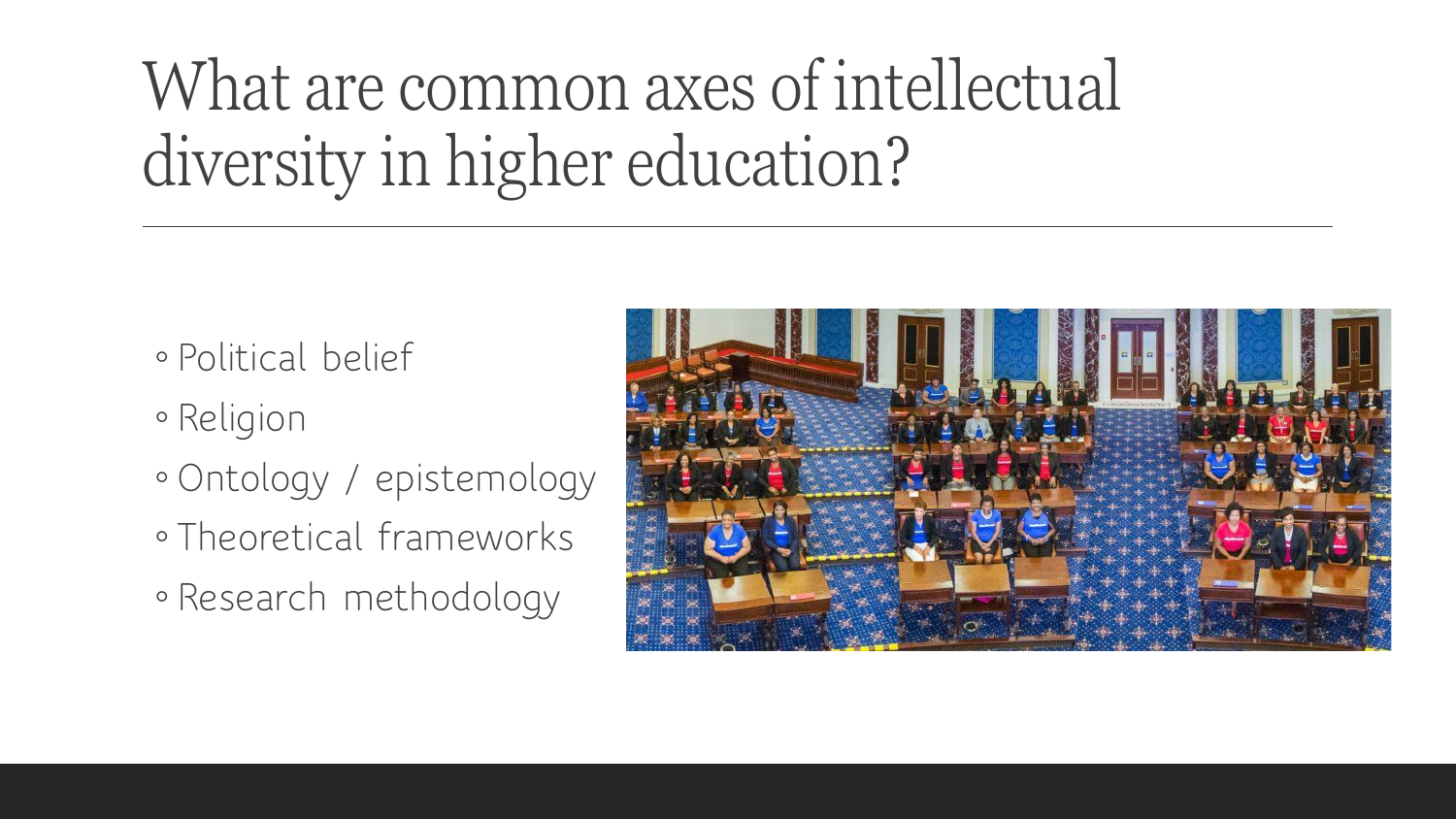# Ongoing Controversies

◦"Cancellation" of speakers / faculty across the political spectrum ◦ University of Iowa and Religious Student Organizations ◦ Florida's College Intellectual Diversity Survey ◦ Critical Race Theory (CRT)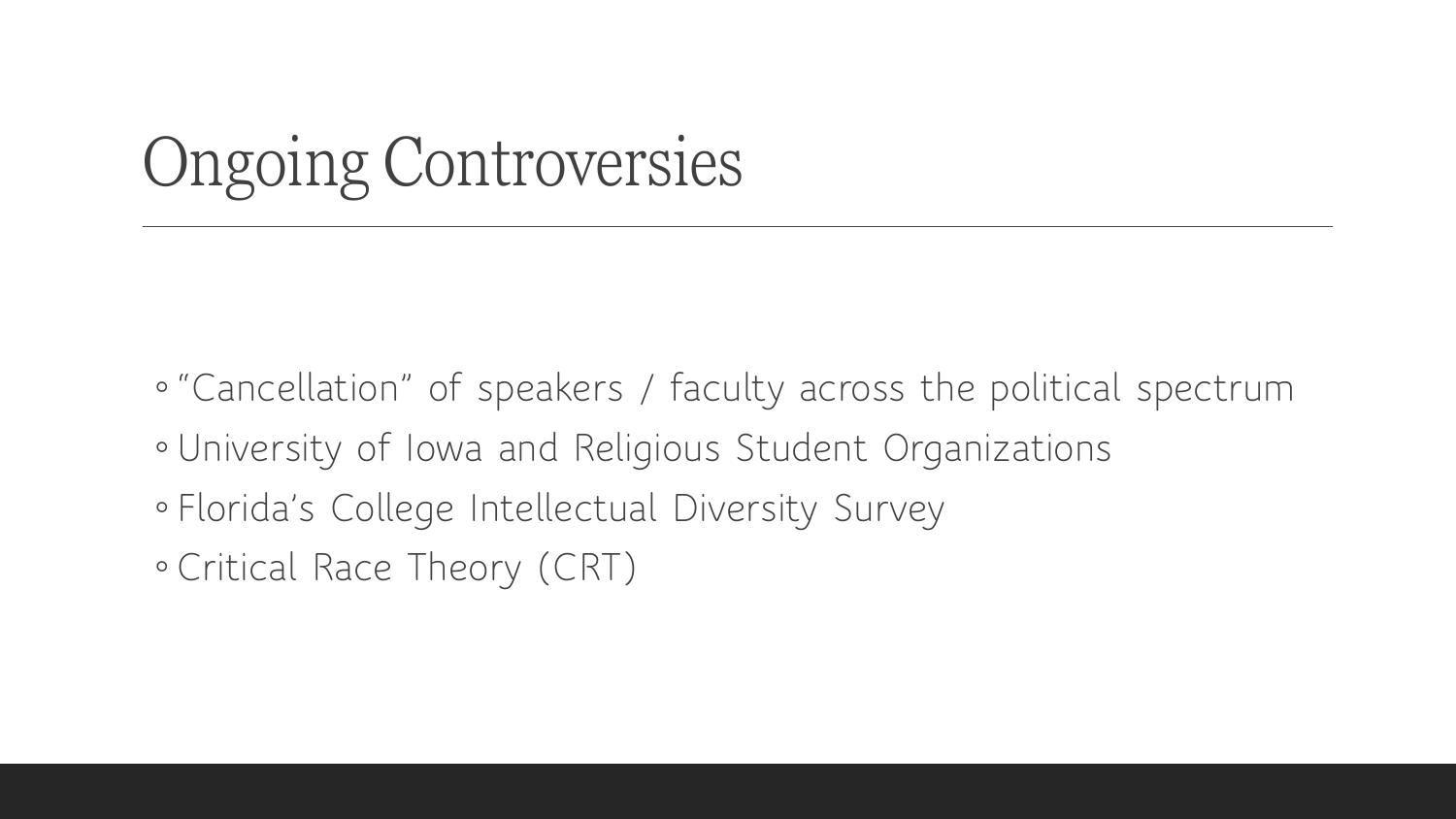# Inclusive Practices in Intellectual Diversity

- 1. Recognize that providing space for a variety of viewpoints does not mean they are all equally meritorious, valid, etc.
- 2. Commit to your own intellectual humility
- 3. Deliberately present multiple perspectives on issues
- 4. Recognize the difference between normative theories and descriptive theories on social issues
- 5. Utilize disagreements as opportunities to foster understanding in both directions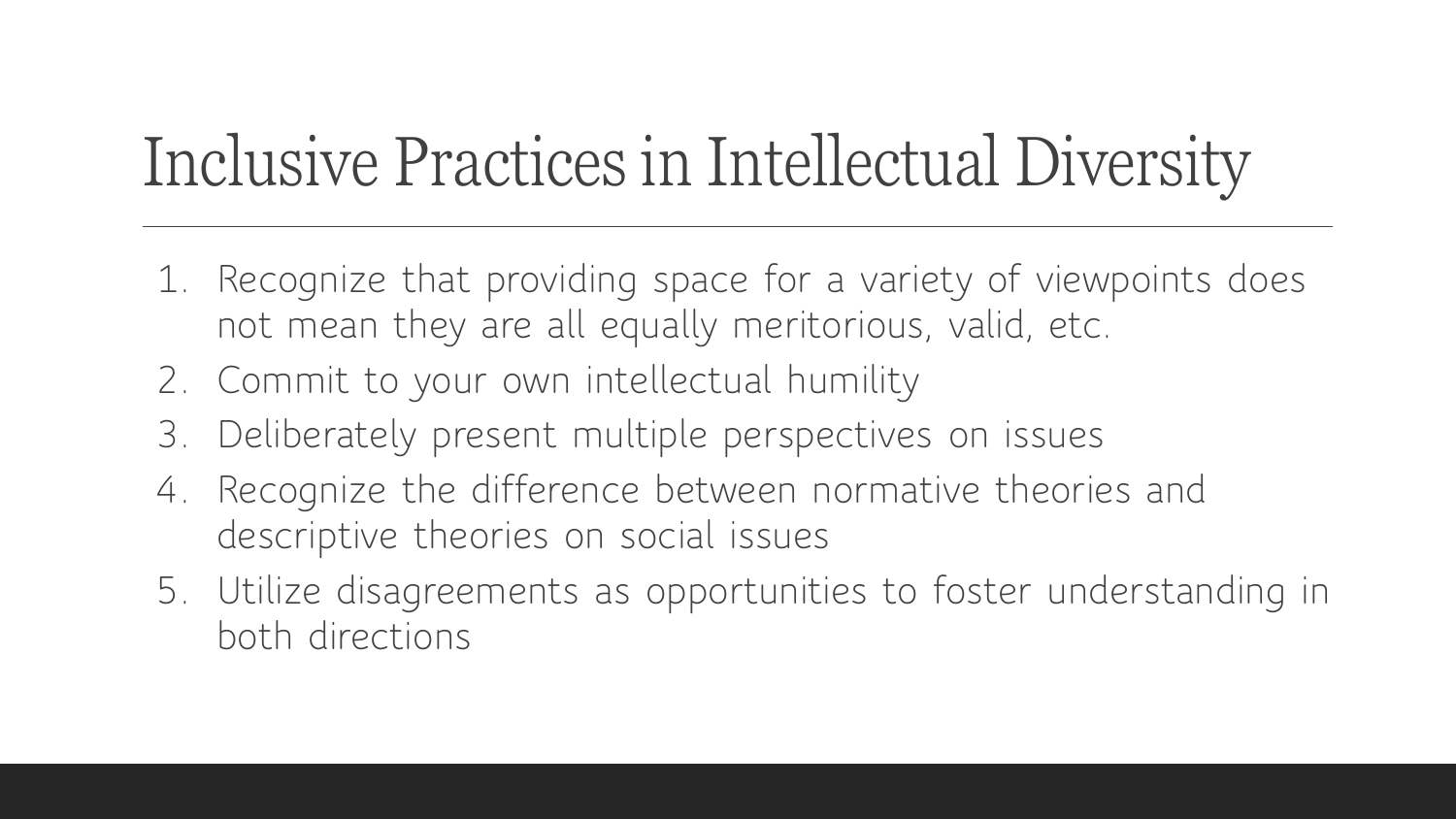# Inclusive Practices in Intellectual Diversity

- 6. Protect others from overt harm (harassment, threats, etc.)
- 7. However, recognize that the pursuit of knowledge and understanding inherently comes with risk of offense, psychological stress, etc.
- 8. Approach others in good faith
- 9. Read / listen to the "other side" as much or more than your own 10.Take an intellectual diversity audit of your department and hiring practices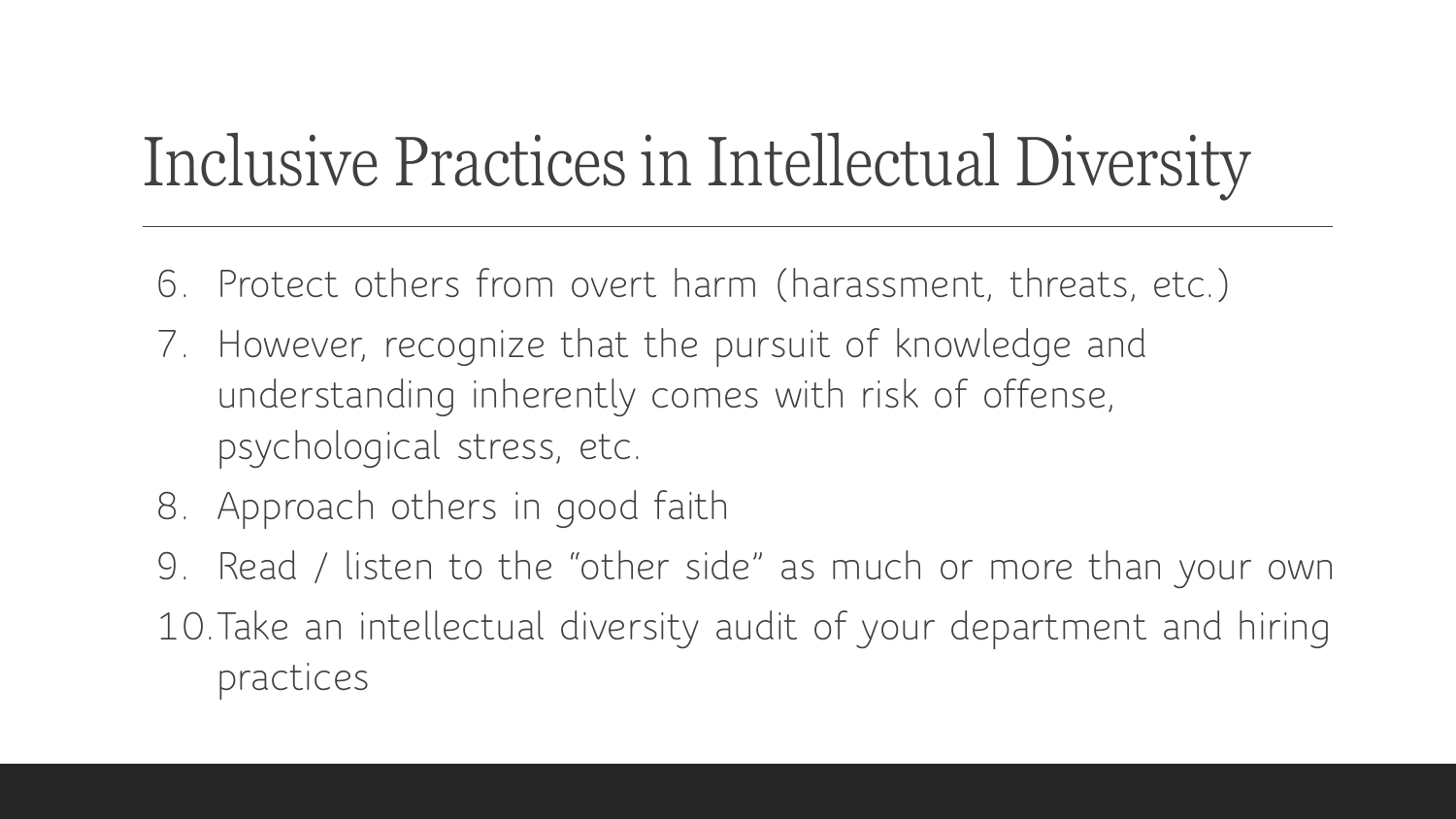## Recent Reading

"Higher Ed Has a Credibility Problem" (August 12, 2021) [https://www.chronicle.com/article/higher-ed-has-a-credibility](https://www.chronicle.com/article/higher-ed-has-a-credibility-problem)problem